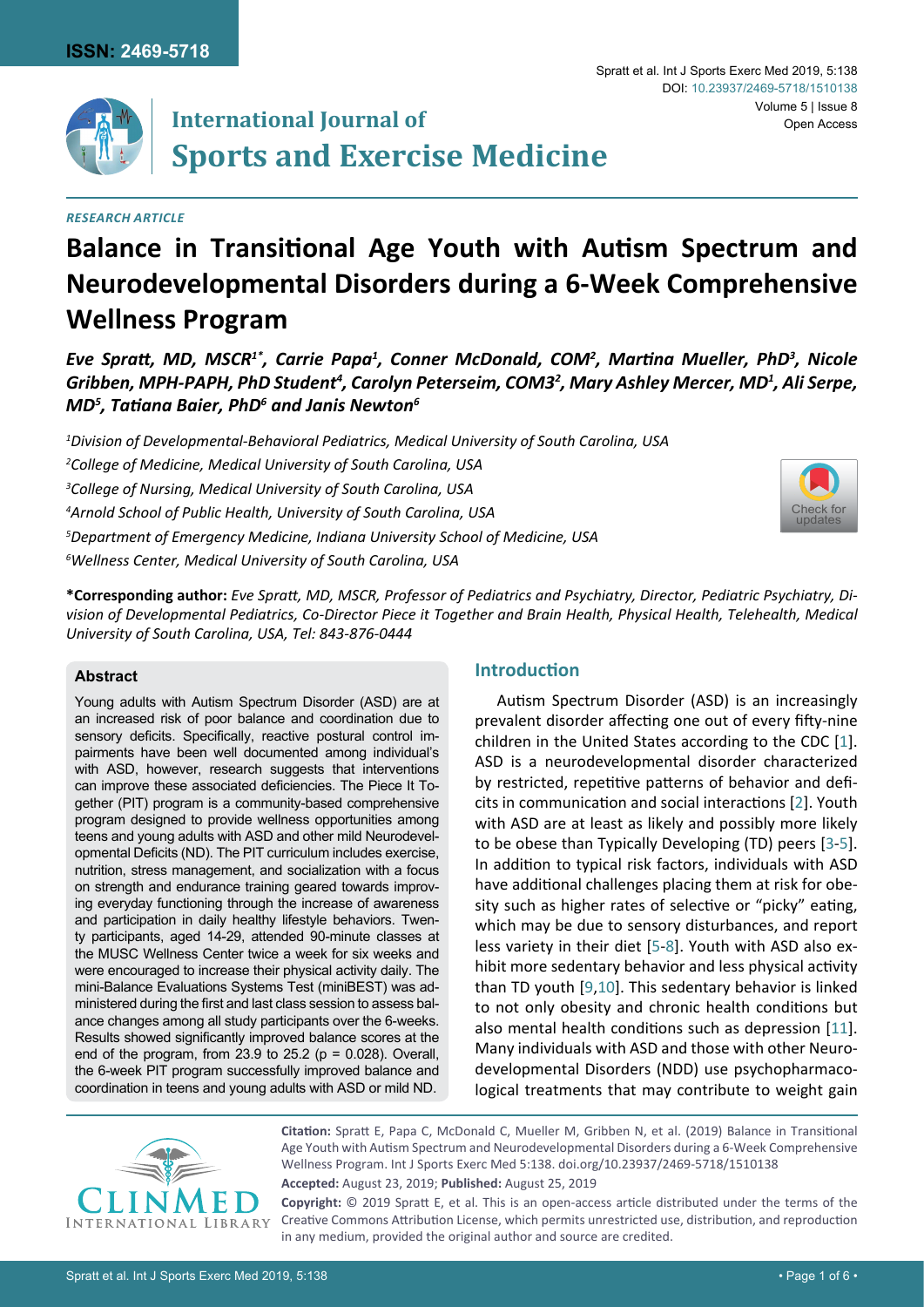[[5\]](#page-4-0). In general, youth that are obese are very likely to continue being obese into adulthood which leads to an increased likelihood of many chronic health conditions [[12](#page-4-8)]. Adults with ASD are more likely than the general population to have many medical issues such as diabetes, hypertension, dyslipidemia, and obesity [\[13](#page-4-9)]. Obesity also increases the likelihood of social and emotional consequences such as bullying and self-esteem issues [[12](#page-4-8)]. Current research suggests youth with ASD are already at an increased likelihood for these social and emotional issues [\[14\]](#page-4-10). Adolescents and young adults are at a critical transitional age where early intervention can jumpstart healthy lifestyle habits. There is a paucity of such programs available to serve this population [[15\]](#page-4-11).

In the general population, exercise interventions have been shown to be effective in addressing numerous mental health issues such as depression and anxiety [\[16,](#page-4-12)[17\]](#page-4-13), disorders more common in individuals with ASD [[18\]](#page-4-14), and also boost cognitive performance [[19](#page-4-15)[,20](#page-4-16)]. However, it is important to consider that the typical interventions that are effective for the general population may not be effective for the ASD population. In particular, youth with ASD face many different barriers and additional risk factors than TD youth in addressing these issues with interventions. Barriers to physical activity for this population include lack of interest, lack of appropriate programs, and behavioral issues [[21](#page-4-17)]. Youth with ASD also find physical activities harder to learn and this is partially due to balance and coordination concerns that may co-exist with ASD and NDD. Fewer youth with ASD and NDD believe that wellness programs are a way to make friends than TD youth [[22](#page-4-18)]. Often, youth with ASD prefer not to exercise or exercise at home rather than exercise with peers [\[23](#page-4-19)]. Parents of children with ASD cite various reasons for their children not participating in physical activities, which include the lack of appropriate skills in other adults who interact with their children, as well as their children having few friends and often being excluded by their peers. Each of these responses was significantly inversely correlated with the child's amount of physical activity [[24](#page-4-20)].

More importantly, while it is not currently included in the ASD diagnostic criteria, accumulating research has identified motor deficits as a comorbidity to ASD which may ultimately impair coordination, motor planning, and particularly balance among those with ASD [[25](#page-4-21)[-27\]](#page-4-22). These motor deficits may hinder social and emotional development, though more research is necessary to determine to what extent and if they contribute to social deficits in the ASD population [\[28](#page-4-23)]. Such motor deficits may disproportionally impair an individual with ASD's overall exercise capacity, and their perception and interest in exercise-related behavior. A physical impairment in one's ability to properly execute, function and perform a successful exercise-related movement as a result of their inability to balance may psychologically

control a large degree of their overall attitude and feelings of self-efficacy toward physical activity. In other words, the inability to balance among those with ASD may subconsciously alter their initial readiness, empowerment, confidence, and therefore, their willingness to engage in exercise. If individuals with ASD are more likely to avoid behaviors that require them to balance, this may subconsciously drive them to show an increase in interest and participation for behaviors that are primarily sedentary and less physical in nature. This may explain the alarming rates of sedentary behavior, lack of physical activity, and increase in obesity and chronic disease risk that appear more evident among the ASD population. Preliminary research suggests that exercise interventions can not only be beneficial in improving motor issues, but also beneficial in improving social deficits and behavioral problems [\[29](#page-4-5)-[31\]](#page-4-6). Additionally, interventions of physical therapists to improve these motor deficits is promising [\[32\]](#page-4-7). However, more research is necessary to determine the best protocol for intervention programs to address the aforementioned issues in the ASD population. This Piece It Together research study hopes to illuminate some answers to this question.

Piece It Together is a comprehensive wellness intervention program devised to address barriers to holistic wellness specific amongst the population of adolescents and young adults with ASD and other developmental disabilities. The Piece It Together multidisciplinary approach has been created through the collaboration of physicians, physical and occupational therapists, personal trainers, and registered dieticians and tailored to better serve the ASD population. Based on the target population, Piece It Together focuses on five main pillars: exercise, nutrition, socialization, stress relief, and getting out of your comfort zone. Effort is focused on promoting the long-term adoption of healthy lifestyle habits. Additional reports have discussed the effectiveness of the PIT intervention in improving body composition, physical fitness, exercise habits, eating habits, mood, and will discuss success, challenges, and future directions to assist similar programs around the nation. While additional outcomes such as strength, flexibility, depression and anxiety, were collected as part of the larger PIT program, the purpose of this pilot study was to assess balance over the course of the 6-week wellness program.

### **Method**

Twenty participants, ages 14-28 (average age 19.7, 11 male and 9 female), diagnosed with ASD or another developmental disorder enrolled and completed the Piece it Together Summer Program, consisting of one and a half hour long classes, twice a week, for six weeks. Pre-testing was performed before the start of the program, and post-testing was performed at the end of the program. The purpose of this study was to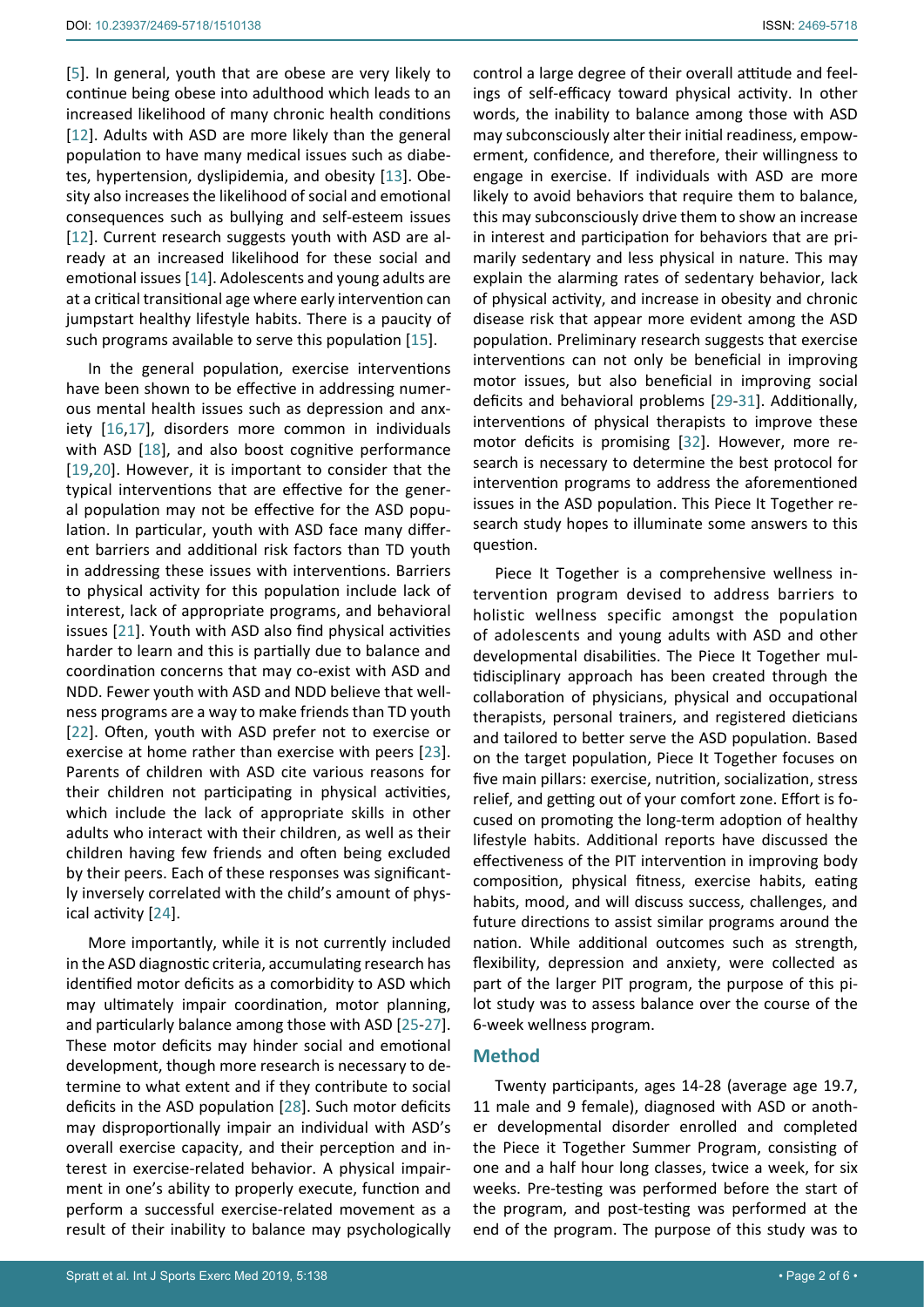assess balance as measured by the mini-Balance Evaluations Systems Test (miniBEST) [\[33](#page-4-26)[,34](#page-4-27)] before and after a fitness intervention in youth with ASD or other NDD. Additional testing consisted of InBody 570 Body Composition Analyzer©2014 for body composition, a timed run for cardiovascular fitness, the miniBEST for balance evaluation, the Patient Health Questionnaire 9 (PHQ-9), Beck Anxiety Index for Youth (BAI), and the 5-2-1-0 Healthy Habits Questionnaire. These assessments were performed to track quantitative and qualitative changes in health components related to physical (i.e. body composition, fitness, balance), as well as lifestyle and mood factors over the duration of the PIT intervention, that have been discussed elsewhere.

#### **Intervention Overview**

The general format of the Piece it Together classes [[35](#page-4-28),[36\]](#page-4-29) consisted of a teaching lesson, followed by 30-45 minutes of moderate to vigorous exercise, and ending with stress relief practice. Class content varied each session. Exercise typically consisted of a warmup, which included stretching and basic balance activities such as tandem walking and balancing on one leg, followed by exercise classes that included spin, water aerobics, cardio circuits, soccer, Tae Bo, and boxing led by personal trainers. Participants were encouraged to exercise outside of class time as well but this tended to be minimal. Nutrition discussions were led by a registered dietician and focused on eating more fruits and vegetables, appropriate portion sizes, and increasing water intake. A trip was made to the nearby Medical University Urban Farm to further educate participants and healthy foods were brought to class to encourage trying new foods. Stress relief techniques consisted of yoga, meditation, visualization, and relaxation and breathing exercises. Socialization was encouraged through active participation in class discussions and interactions with other peers, instructors, and volunteers throughout the program. Participants who had previously participated in the program were encouraged to be peer leaders and promote program advocacy.

### **Balance Evaluation**

Testing was completed at baseline (pre-intervention) and after 6 weeks (post-intervention). The miniBEST assesses balance and provides a total score and sub-scores for different types of balance systems. This instrument was chosen as it assesses deficits that have been previously reported in this population [\[26](#page-4-24)[,37](#page-4-25)- [40\]](#page-5-0). The miniBEST has shown good interrater reliability,

<span id="page-2-0"></span>

|                                            | <b>Pre-Score</b> | Post-Score    | <b>Difference</b> | 95% Confidence interval | p-value <sup>*</sup> |
|--------------------------------------------|------------------|---------------|-------------------|-------------------------|----------------------|
| Reactive Postural Control (maximum = $6$ ) | $4.4 \pm 1.0$    | $5.1 \pm 0.7$ | $0.8 \pm 1.0$     | 0.3:1.3                 | 0.011                |
| Sensory Orientation (maximum = 6)          | $5.9 \pm 0.2$    | $5.5 \pm 0.7$ | $-0.4 \pm 0.6$    | $-0.8: -0.1$            | 0.016                |
| Anticipatory (maximum = $6$ )              | $5.4 \pm 0.9$    | $5.5 \pm 0.6$ | $0.1 \pm 0.6$     | $-0.2:0.4$              | 0.688                |
| Dynamic Gait (maximum = 10)                | $8.5 \pm 1.1$    | $9.1 + 0.9$   | $0.6 \pm 1.3$     | $-0.1:1.2$              | 0.097                |
| Total Score (maximum = 28)                 | $23.9 \pm 2.4$   | $25.2 + 2.0$  | $1.2 + 2.2$       | 0.2:2.3                 | 0.028                |

\* obtained from Wilcoxon Signed Rank test.

<span id="page-2-1"></span>

**Figure 1:** Total miniBEST Scores Pre and Post-testing by frequency. The miniBEST has a maximum total score of 28. Scores in this cohort ranged from 20 to 28.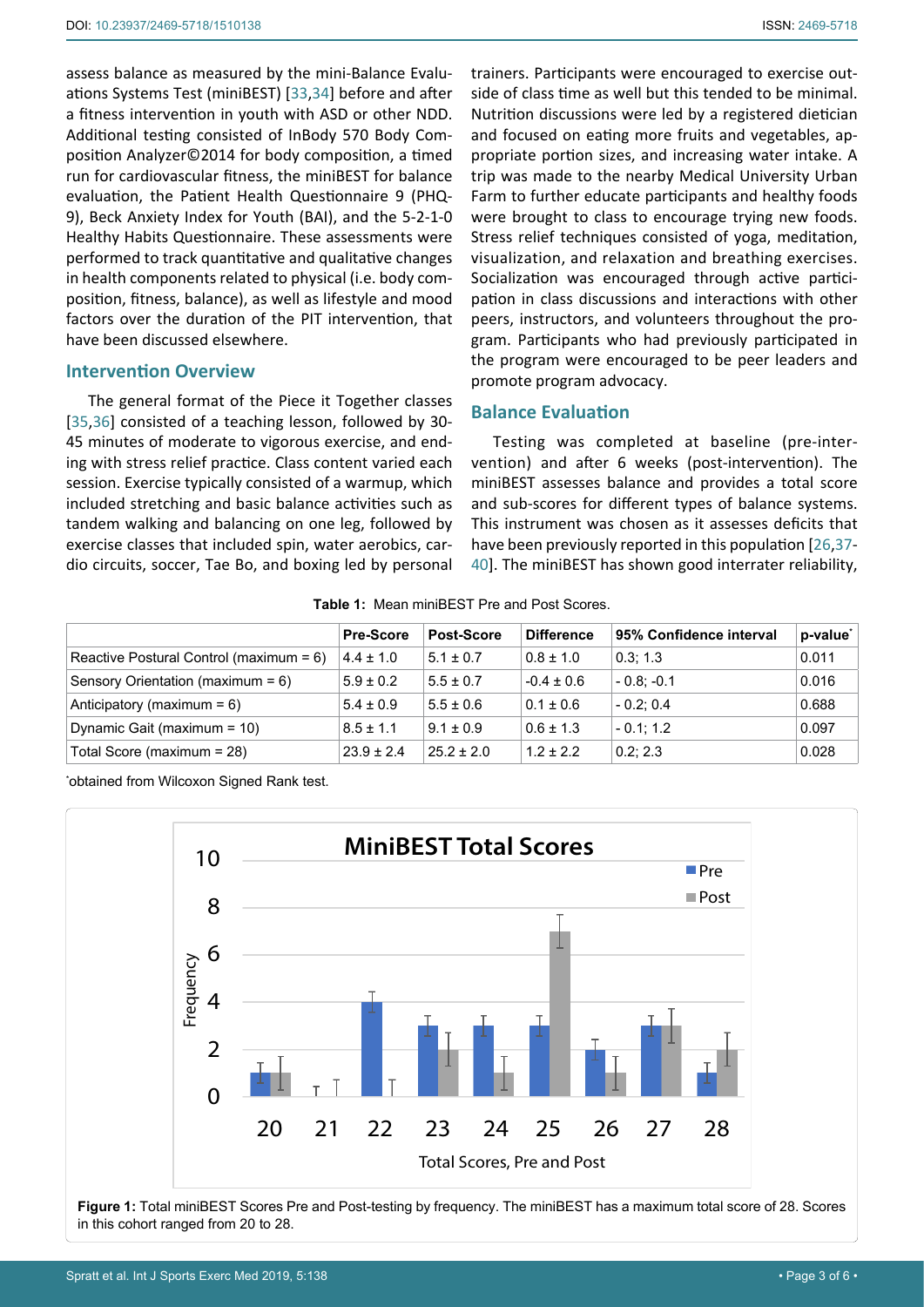test-retest reliability, correlation with other balance assessments, and validity in determining fall risk [[3\]](#page-3-2). The miniBEST is scored on a scale from 0-2 on 14 balance skills that include: anticipatory balance, reactive postural control, sensory orientation, and dynamic gait. 0 is physically unable to perform the action, 1 is performing the action with some imbalance, and 2 is performing the action without difficulties. The maximum total score one can achieve on the miniBEST is a 28 per test. The assessment was scored by an investigator and provided a reliable and valid assessment of balance in the general population [[34](#page-4-27)].

#### **Results**

In the Piece it Together Summer Program, 20 participants (11 males; mean age 19.7 years) consented to the Institutional Review Board (IRB) approved research study. Parents and participants self-reported medical diagnoses. Study subjects were diagnosed with one or more neuropsychiatric diagnoses including ASD, ADHD and other mild Intellectual Disabilities (ID). Sixteen of the subjects were diagnosed with ASD and two were diagnosed with mild or moderate ID. Total and subscales scores on the miniBEST obtained pre-intervention and post-intervention were compared using Wilcoxon Signed Rank tests. The mean total miniBEST score increased from 23.9 to 25.2 ( $p = 0.028$ ) indicating improved balance ([Table 1](#page-2-0) and [Figure 1\)](#page-2-1). Mean scores for dynamic gait, anticipatory and reactive postural control categories trended towards improving, but were not significant. Sensory orientation means scores decreased at post-test.

#### **Discussion**

This pilot study demonstrated the presence of balance deficits in this population. The MiniBEST normative data for older populations has shown healthy controls score no less than 26 [\[3](#page-3-2),[4](#page-3-3)]. The mean from this population of ASD and NDD individual's prior to intervention was 23.9, indicating there may be balance deficits present in this population. Scores did improve after completion of the 6-week PIT program suggesting that balance deficits for youth with ASD or NDD may improve with brief community-based group interventions.

An additional goal of the Piece It Together program is to provide others with the tools, of which were devised and utilized by the program itself, to implement similar interventions. There were several challenges in implementing the intervention program. These included behavioral problems, lack of participants' motivation, and selecting exercises that were appropriate for such a heterogeneous group. There were some limitations to this study. Reliability of raters was not tested, and raters were not blinded. The 6-week program duration may be too short a period to examine substantial impacts, but the trend is encouraging. Balance was not the primary focus of the intervention, therefore the

program did not primarily consist of balance training, further, higher post-test values may be a reflection of participant learning and familiarity rather than a result of the intervention. While no ceiling effect was seen in previous studies with the miniBEST, those studies had lower mean scores [[3](#page-3-2)]. Use of a different balance outcome that could better capture detailed balance information could display more significant improvement. There was no long-term follow up to determine if habits continued after the end of the program.

Overall, the presence of a significant balance deficit seen in our study on the miniBEST suggests that typical exercise and coordination interventions are indicated as a part of a comprehensive wellness intervention plan as these deficits can improve, but can present as a barrier to physical activity. This research supports that motor deficits may impair coordination, motor planning, and particularly balance among those with ASD. While it is not currently included in the ASD diagnostic criteria, motor deficits as a comorbidity to ASD may be supported by the findings in this study, and health care professionals are encouraged to consider these. Future research aims involving similar participants and interventions should include identification of the mechanism attributing to balance impairment, determining which targeted activities within the intervention would be most effective for enhancing balance, and clearly analyzing and defining gait coordination deficits, and gait analyses.

#### **Acknowledgements**

Funding and volunteer support provided by the following: NIH/NCATS UL1TR000062, The Charles Webb/ Ed Croft Trust Endowment of Coastal Community Foundation, The Coastal Community Foundation Cooper River Bridge Run Scholarship Grants, SC Developmental Disabilities Council Grants 05-21-0005, 06-21-0005, and 07-21-0005 (2015-2018), South Carolina Translational Research Community Engagement Grant (2014), Crews Subaru of Charleston, and the Lowcountry Autism Foundation (501c3). Thank you to Physical Therapy consultant Cynthia Dodds, and her student, Caitlin Keller. Many thanks to all the families, participants, volunteers and other donors for their support!

#### **References**

- <span id="page-3-0"></span>1. [Baio J WL, Wiggins L,](https://www.ncbi.nlm.nih.gov/pubmed/29701730) Christensen DL, Maenner MJ, Daniels [J, et al. \(2018\) Prevalence of Autism Spectrum](https://www.ncbi.nlm.nih.gov/pubmed/29701730)  [Disorder Among Children Aged 8 Years - Autism and](https://www.ncbi.nlm.nih.gov/pubmed/29701730)  [Developmental Disabilities Monitoring Network, 11 Sites,](https://www.ncbi.nlm.nih.gov/pubmed/29701730)  [United States, 2014. MMWR Surveill Summ 67: 1-23.](https://www.ncbi.nlm.nih.gov/pubmed/29701730)
- <span id="page-3-1"></span>2. [American Psychiatric Association \(2013\) Diagnostic and](https://www.psychiatry.org/psychiatrists/practice/dsm)  Statistical Manual of Mental Disorders. (5th edn), Washington [DC: American Psychiatric Publishing.](https://www.psychiatry.org/psychiatrists/practice/dsm)
- <span id="page-3-2"></span>3. [Egan AM, Dreyer ML, Odar CC, Beckwith M, Garrison CB](https://www.ncbi.nlm.nih.gov/pubmed/23485020)  [\(2013\) Obesity in young children with autism spectrum](https://www.ncbi.nlm.nih.gov/pubmed/23485020)  [disorders: prevalence and associated factors. Child Obes](https://www.ncbi.nlm.nih.gov/pubmed/23485020)  [\(Print\) 9: 125-131.](https://www.ncbi.nlm.nih.gov/pubmed/23485020)
- <span id="page-3-3"></span>4. [Bandini LG, Curtin C, Hamad C, Tybor DJ, Must A \(2005\)](https://www.ncbi.nlm.nih.gov/pubmed/15973309)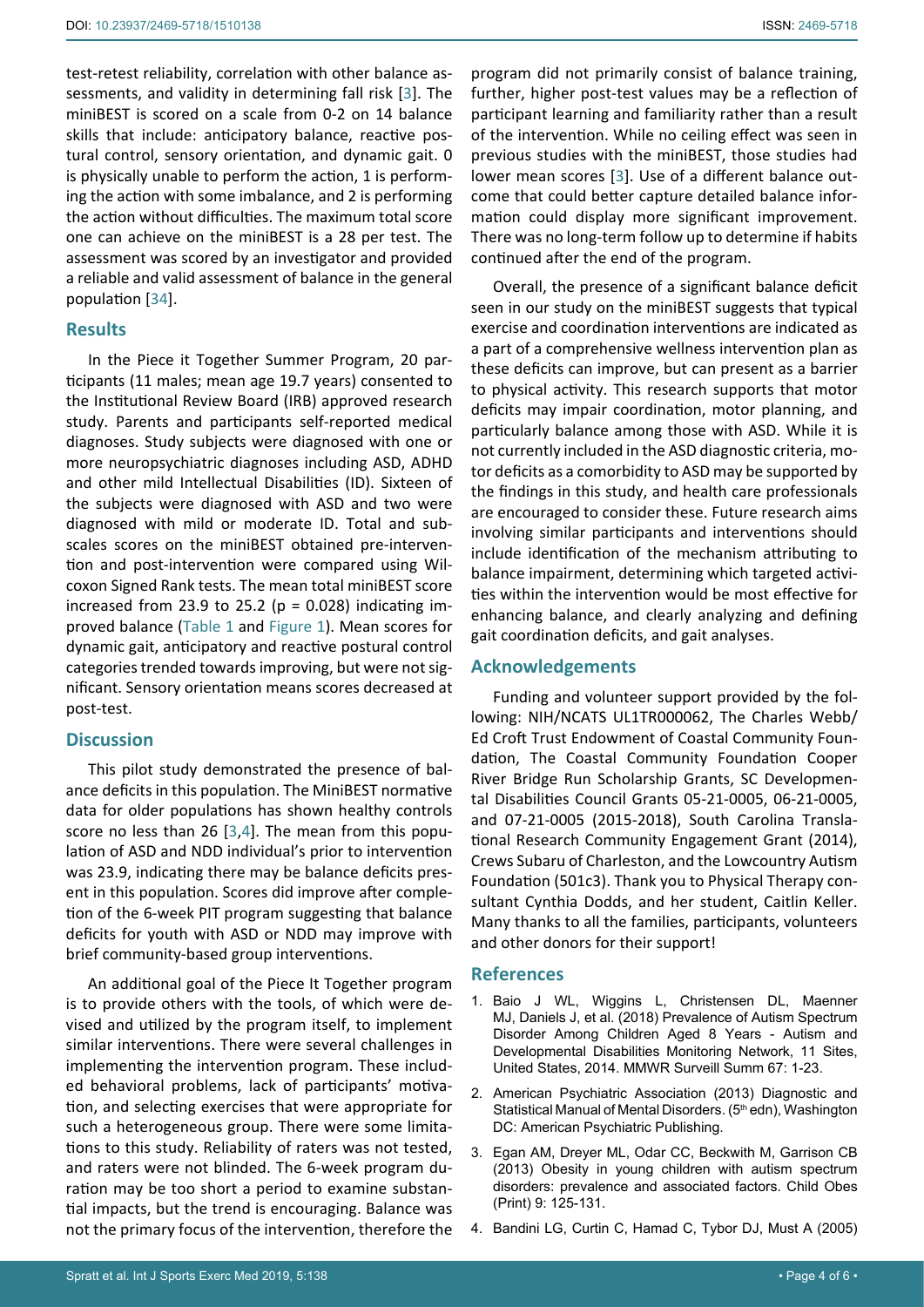[Prevalence of Overweight in Children with Developmental](https://www.ncbi.nlm.nih.gov/pubmed/15973309)  [Disorders in the Continuous National Health and Nutrition](https://www.ncbi.nlm.nih.gov/pubmed/15973309)  [Examination Survey \(NHANES\) 1999-2002. J Pediatr 146:](https://www.ncbi.nlm.nih.gov/pubmed/15973309)  [738-743.](https://www.ncbi.nlm.nih.gov/pubmed/15973309)

- <span id="page-4-0"></span>5. [Curtin C, Jojic M, Bandini LG \(2014\) Obesity in children with](https://www.ncbi.nlm.nih.gov/pmc/articles/PMC4105159/)  [autism spectrum disorder. Har Rev Psychiatry 22: 93-103.](https://www.ncbi.nlm.nih.gov/pmc/articles/PMC4105159/)
- 6. [Sharp WG, Berry RC, McCracken C, Nuhu NN, Marvel](https://www.ncbi.nlm.nih.gov/pubmed/23371510)  [E, et al. \(2013\) Feeding Problems and Nutrient Intake in](https://www.ncbi.nlm.nih.gov/pubmed/23371510)  [Children with Autism Spectrum Disorders: A Meta-analysis](https://www.ncbi.nlm.nih.gov/pubmed/23371510)  [and Comprehensive Review of the Literature. J Autism Dev](https://www.ncbi.nlm.nih.gov/pubmed/23371510)  [Disord 43: 2159-2173.](https://www.ncbi.nlm.nih.gov/pubmed/23371510)
- 7. [Tavassoli T, Baron-Cohen S \(2012\) Taste Identification](https://www.ncbi.nlm.nih.gov/pubmed/22006402)  [in Adults with Autism Spectrum Conditions. J Autism Dev](https://www.ncbi.nlm.nih.gov/pubmed/22006402)  [Disord 42: 1419-1424.](https://www.ncbi.nlm.nih.gov/pubmed/22006402)
- <span id="page-4-1"></span>8. [Schreck KA, Williams K, Smith AF \(2004\) A comparison of](https://www.ncbi.nlm.nih.gov/pubmed/15449518)  [eating behaviors between children with and without autism.](https://www.ncbi.nlm.nih.gov/pubmed/15449518)  [J Autism Dev Disord 34: 433-438.](https://www.ncbi.nlm.nih.gov/pubmed/15449518)
- <span id="page-4-2"></span>9. [Jones RA, Downing K, Rinehart NJ, Barnett LM,](https://www.ncbi.nlm.nih.gov/pubmed/28245224) May T, [et al. \(2017\) Physical activity, sedentary behavior and their](https://www.ncbi.nlm.nih.gov/pubmed/28245224)  [correlates in children with Autism Spectrum Disorder: A](https://www.ncbi.nlm.nih.gov/pubmed/28245224)  [systematic review. PLoS ONE 12: 0172482.](https://www.ncbi.nlm.nih.gov/pubmed/28245224)
- <span id="page-4-3"></span>10. [Must A, Phillips SM, Curtin C, Anderson SE,](https://www.ncbi.nlm.nih.gov/pubmed/24113339) Maslin M, et [al. \(2014\) Comparison of sedentary behaviors between](https://www.ncbi.nlm.nih.gov/pubmed/24113339)  [children with autism spectrum disorders and typically](https://www.ncbi.nlm.nih.gov/pubmed/24113339)  [developing children. Autism 18: 376-384.](https://www.ncbi.nlm.nih.gov/pubmed/24113339)
- <span id="page-4-4"></span>11. [Zhai L, Zhang Y, Zhang D \(2015\) Sedentary behaviour and](https://www.ncbi.nlm.nih.gov/pubmed/25183627)  [the risk of depression: a meta-analysis. Br J Sports Med 49:](https://www.ncbi.nlm.nih.gov/pubmed/25183627)  [705-709.](https://www.ncbi.nlm.nih.gov/pubmed/25183627)
- <span id="page-4-8"></span>12. [Must A, Strauss RS \(1999\) Risks and consequences of](https://www.ncbi.nlm.nih.gov/pubmed/10340798)  [childhood and adolescent obesity. Int J Obes Relat Metab](https://www.ncbi.nlm.nih.gov/pubmed/10340798)  [Disord 23: 2-11.](https://www.ncbi.nlm.nih.gov/pubmed/10340798)
- <span id="page-4-9"></span>13. [Croen LA, Zerbo O, Qian Y, Massolo ML, Rich S, et al.](http://www.ncbi.nlm.nih.gov/pubmed/25911091)  [\(2015\) The health status of adults on the autism spectrum.](http://www.ncbi.nlm.nih.gov/pubmed/25911091)  [Autism 19: 814-823.](http://www.ncbi.nlm.nih.gov/pubmed/25911091)
- <span id="page-4-10"></span>14. [Cappadocia MC, Weiss JA, Pepler D \(2012\) Bullying](https://www.ncbi.nlm.nih.gov/pubmed/21499672)  [experiences among children and youth with autism](https://www.ncbi.nlm.nih.gov/pubmed/21499672)  [spectrum disorders. J Autism Dev Disord 42: 266-277.](https://www.ncbi.nlm.nih.gov/pubmed/21499672)
- <span id="page-4-11"></span>15. [Goldschmidt J, Song HJ \(2015\) At-risk and underserved: a](http://www.ncbi.nlm.nih.gov/pubmed/25840938)  [proposed role for nutrition in the adult trajectory of autism. J](http://www.ncbi.nlm.nih.gov/pubmed/25840938)  [Acad Nutr Diet 115: 1041-1047.](http://www.ncbi.nlm.nih.gov/pubmed/25840938)
- <span id="page-4-12"></span>16. [Blumenthal JA, Babyak MA, Doraiswamy PM, Watkins L,](https://www.ncbi.nlm.nih.gov/pubmed/17846259)  [Hoffman BM, et al. \(2007\) Exercise and pharmacotherapy](https://www.ncbi.nlm.nih.gov/pubmed/17846259)  [in the treatment of major depressive disorder. Psychosom](https://www.ncbi.nlm.nih.gov/pubmed/17846259)  [Med 69: 587-596.](https://www.ncbi.nlm.nih.gov/pubmed/17846259)
- <span id="page-4-13"></span>17. [Asmundson GJ, Fetzner MG, Deboer LB, Powers MB,](https://www.ncbi.nlm.nih.gov/pubmed/23300122)  [Otto MW, et al. \(2013\) Let's get physical: a contemporary](https://www.ncbi.nlm.nih.gov/pubmed/23300122)  [review of the anxiolytic effects of exercise for anxiety and its](https://www.ncbi.nlm.nih.gov/pubmed/23300122)  [disorders. Depress Anxiety 30: 362-373.](https://www.ncbi.nlm.nih.gov/pubmed/23300122)
- <span id="page-4-14"></span>18. [Strang JF, Kenworthy L, Daniolos P, Case L, Wills MC, et](http://www.ncbi.nlm.nih.gov/pubmed/22615713)  [al. \(2012\) Depression and Anxiety Symptoms in Children](http://www.ncbi.nlm.nih.gov/pubmed/22615713)  [and Adolescents with Autism Spectrum Disorders without](http://www.ncbi.nlm.nih.gov/pubmed/22615713)  [Intellectual Disability. Res Autism Spectr Disord 6: 406-412.](http://www.ncbi.nlm.nih.gov/pubmed/22615713)
- <span id="page-4-15"></span>19. [Chang YK, Labban JD, Gapin JI, Etnier JL \(2012\) The](https://www.ncbi.nlm.nih.gov/pubmed/22480735)  [effects of acute exercise on cognitive performance: A meta](https://www.ncbi.nlm.nih.gov/pubmed/22480735)[analysis. Brain Res 1453: 87-101.](https://www.ncbi.nlm.nih.gov/pubmed/22480735)
- <span id="page-4-16"></span>20. [Fedewa AL, Ahn S \(2011\) The effects of physical activity](https://www.ncbi.nlm.nih.gov/pubmed/21957711)  [and physical fitness on children's achievement and](https://www.ncbi.nlm.nih.gov/pubmed/21957711)  [cognitive outcomes: a meta-analysis. Res Q Exerc Sport](https://www.ncbi.nlm.nih.gov/pubmed/21957711)  [82: 521-535.](https://www.ncbi.nlm.nih.gov/pubmed/21957711)
- <span id="page-4-17"></span>21. [Yazdani S, Yee CT, Chung PJ \(2013\) Factors Predicting](https://www.ncbi.nlm.nih.gov/pubmed/23866163)  [Physical Activity Among Children With Special Needs. Prev](https://www.ncbi.nlm.nih.gov/pubmed/23866163)

<span id="page-4-18"></span>[Chronic Dis 10: 119.](https://www.ncbi.nlm.nih.gov/pubmed/23866163)

- 22. [Stanish H, Curtin C, Must A, Phillips S, Maslin M, et al.](https://www.ncbi.nlm.nih.gov/pubmed/26485735)  [\(2015\) Enjoyment, Barriers, and Beliefs About Physical](https://www.ncbi.nlm.nih.gov/pubmed/26485735)  [Activity in Adolescents with and without Autism Spectrum](https://www.ncbi.nlm.nih.gov/pubmed/26485735)  [Disorder. Adapt Phys Activ Q 32: 302-317.](https://www.ncbi.nlm.nih.gov/pubmed/26485735)
- <span id="page-4-19"></span>23. [Sankovich L \(2013\) Development and Implementation of a](https://eric.ed.gov/?id=ED559443)  [Video-Based Physical Activity Preference Assessment for](https://eric.ed.gov/?id=ED559443)  [Children with Autism and Their Parents. ProQuest LLC.](https://eric.ed.gov/?id=ED559443)
- <span id="page-4-20"></span>24. [Must A, Phillips S, Curtin C, Bandini LG \(2015\) Barriers to](https://www.ncbi.nlm.nih.gov/pubmed/25920014)  [physical activity in children with autism spectrum disorders:](https://www.ncbi.nlm.nih.gov/pubmed/25920014)  [Relationship to physical activity and screen time. J Phys Act](https://www.ncbi.nlm.nih.gov/pubmed/25920014)  [Health 12: 529-534.](https://www.ncbi.nlm.nih.gov/pubmed/25920014)
- <span id="page-4-21"></span>25. [Downey R, Rapport MJ \(2012\) Motor Activity in Children](https://www.ncbi.nlm.nih.gov/pubmed/22207460)  [with Autism: A Review of Current Literature. Pediatr Phys](https://www.ncbi.nlm.nih.gov/pubmed/22207460)  [Ther 24: 2-20.](https://www.ncbi.nlm.nih.gov/pubmed/22207460)
- <span id="page-4-24"></span>26. [Fournier KA, Hass CJ, Naik SK, Lodha N, Cauraugh JH](https://www.ncbi.nlm.nih.gov/pubmed/20195737)  [\(2010\) Motor Coordination in Autism Spectrum Disorders:](https://www.ncbi.nlm.nih.gov/pubmed/20195737)  [A Synthesis and Meta-Analysis. J Autism Dev Disord 40:](https://www.ncbi.nlm.nih.gov/pubmed/20195737)  [1227-1240.](https://www.ncbi.nlm.nih.gov/pubmed/20195737)
- <span id="page-4-22"></span>27. [Matson ML, Matson JL, Beighley JS \(2011\) Comorbidity of](https://www.ncbi.nlm.nih.gov/pubmed/21890317)  [physical and motor problems in children with autism. Res](https://www.ncbi.nlm.nih.gov/pubmed/21890317)  [Dev Disabil 32: 2304-2308.](https://www.ncbi.nlm.nih.gov/pubmed/21890317)
- <span id="page-4-23"></span>28. [Leonard HC \(2016\) The Impact of Poor Motor Skills on](https://www.ncbi.nlm.nih.gov/pmc/articles/PMC4779971/)  [Perceptual, Social and Cognitive Development: The Case](https://www.ncbi.nlm.nih.gov/pmc/articles/PMC4779971/)  [of Developmental Coordination Disorder. Front Psychol 7:](https://www.ncbi.nlm.nih.gov/pmc/articles/PMC4779971/)  [311.](https://www.ncbi.nlm.nih.gov/pmc/articles/PMC4779971/)
- <span id="page-4-5"></span>29. [Ketcheson L, Hauck J, Ulrich D \(2017\) The effects of](https://www.ncbi.nlm.nih.gov/pubmed/27354429)  [an early motor skill intervention on motor skills, levels of](https://www.ncbi.nlm.nih.gov/pubmed/27354429)  [physical activity, and socialization in young children with](https://www.ncbi.nlm.nih.gov/pubmed/27354429)  [autism spectrum disorder: A pilot study. Autism 21: 481-](https://www.ncbi.nlm.nih.gov/pubmed/27354429) [492.](https://www.ncbi.nlm.nih.gov/pubmed/27354429)
- 30. [Sowa M, Meulenbroek R \(2012\) Effects of physical exercise](https://www.sciencedirect.com/science/article/pii/S1750946711001516)  [on Autism Spectrum Disorders: A meta-analysis. Research](https://www.sciencedirect.com/science/article/pii/S1750946711001516)  [in Autism Spectrum Disorders 6: 46-57.](https://www.sciencedirect.com/science/article/pii/S1750946711001516)
- <span id="page-4-6"></span>31. [Sotoodeh MS, Arabameri E, Panahibakhsh M, Kheiroddin](https://www.ncbi.nlm.nih.gov/pubmed/28779937)  [F, Mirdoozandeh H, et al. \(2017\) Effectiveness of yoga](https://www.ncbi.nlm.nih.gov/pubmed/28779937)  [training program on the severity of autism. Complement](https://www.ncbi.nlm.nih.gov/pubmed/28779937)  [Ther Clin Pract 28: 47-53.](https://www.ncbi.nlm.nih.gov/pubmed/28779937)
- <span id="page-4-7"></span>32. [Mieres AC, Kirby RS, Armstrong KH, Murphy TK, Grossman](https://www.ncbi.nlm.nih.gov/pubmed/22207463)  [L \(2012\) Autism spectrum disorder: an emerging opportunity](https://www.ncbi.nlm.nih.gov/pubmed/22207463)  [for physical therapy. Pediatr Phys Ther 24: 31-37.](https://www.ncbi.nlm.nih.gov/pubmed/22207463)
- <span id="page-4-26"></span>33. [Tsang CS, Liao LR, Chung RC, Pang MY \(2013\)](https://www.ncbi.nlm.nih.gov/pubmed/23559522)  [Psychometric Properties of the Mini-Balance Evaluation](https://www.ncbi.nlm.nih.gov/pubmed/23559522)  [Systems Test \(Mini-BESTest\) in Community-Dwelling](https://www.ncbi.nlm.nih.gov/pubmed/23559522)  [Individuals with Chronic Stroke. Phys Ther 93: 1102-1115.](https://www.ncbi.nlm.nih.gov/pubmed/23559522)
- <span id="page-4-27"></span>34. [Horak FB, Wrisley DM, Frank J \(2009\) The Balance](https://www.ncbi.nlm.nih.gov/pubmed/19329772)  [Evaluation Systems Test \(BESTest\) to Differentiate Balance](https://www.ncbi.nlm.nih.gov/pubmed/19329772)  [Deficits. Phys Ther 89: 484-498.](https://www.ncbi.nlm.nih.gov/pubmed/19329772)
- <span id="page-4-28"></span>35. [Spratt EG, Norton J, Papa C, Newton J, McDonald C, et](https://www.ncbi.nlm.nih.gov/pubmed/31209742)  [al. \(2019\) "The PIT Experience": A young adult with Autism](https://www.ncbi.nlm.nih.gov/pubmed/31209742)  [Spectrum Disorder's opinion of how a wellness program](https://www.ncbi.nlm.nih.gov/pubmed/31209742)  [changed her life. J Autism Dev Disord 17.](https://www.ncbi.nlm.nih.gov/pubmed/31209742)
- <span id="page-4-29"></span>36. [Spratt EG, Mercer M, Grimes A, Papa C, Norton J, et al. \(2018\)](https://www.ncbi.nlm.nih.gov/pmc/articles/PMC6602550/)  [Translating benefits of exercise on depression for youth](https://www.ncbi.nlm.nih.gov/pmc/articles/PMC6602550/)  [with autism spectrum disorder and neurodevelopmental](https://www.ncbi.nlm.nih.gov/pmc/articles/PMC6602550/)  [disorders. J Psychol Psychiatr 2: 109.](https://www.ncbi.nlm.nih.gov/pmc/articles/PMC6602550/)
- <span id="page-4-25"></span>37. [Cheldavi H, Shakerian S, Shetab Boshehri SN, Zarghami](https://www.sciencedirect.com/science/article/pii/S1750946713001967)  [M \(2014\) The effects of balance training intervention on](https://www.sciencedirect.com/science/article/pii/S1750946713001967)  [postural control of children with autism spectrum disorder:](https://www.sciencedirect.com/science/article/pii/S1750946713001967)  [Role of sensory information. Research in Autism Spectrum](https://www.sciencedirect.com/science/article/pii/S1750946713001967)  [Disorders 8: 8-14.](https://www.sciencedirect.com/science/article/pii/S1750946713001967)